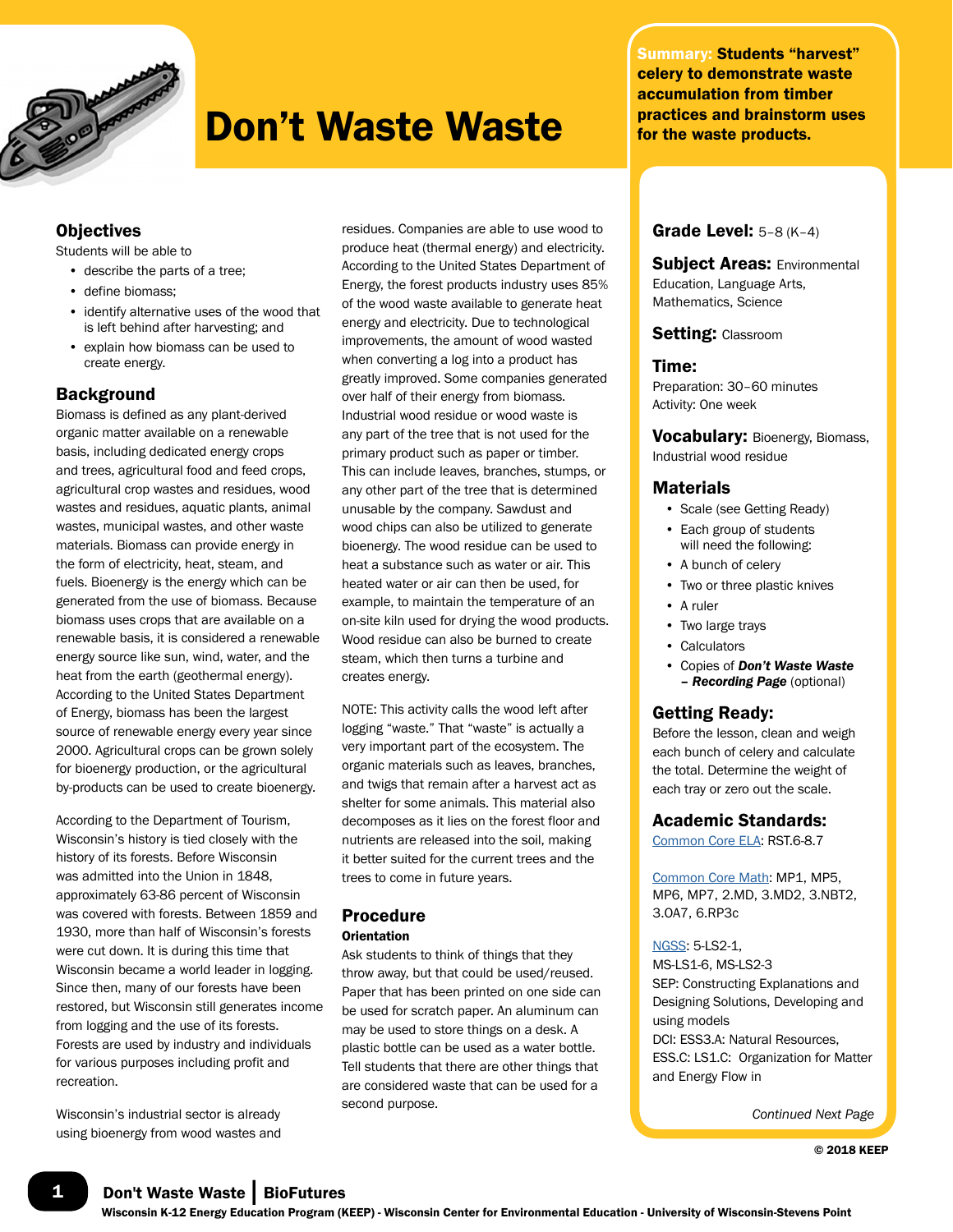Organisms, LS2.B: Cycle of Matter and Energy Transfer in Ecosystems CCC: Energy and Matter

#### [WI Env Literacy & Sustainability](https://dpi.wi.gov/environmental-ed/standards):

C1.A.m, C1.B.e, EX2.A.e, EX2.A.m, EX2.B.e, EX2.B.i, EX4.A.i, EX4.A.m, Ex4.B.i, EX4.B.m, EX5.C.e, EX5.C.i, EN6.B.e, EN6.B.i, EN6.C.i, EN6.C.m

## Related KEEP Activities:

"Roasted Peanuts"– *KEEP Energy Education Activity Guide.* "So You Want to Heat Your Home"—*KEEP Energy Education Activity Guide.*  "Photosynthesis Promenade"– *BioFutures.* "Corn in Your Car"– *BioFutures*

Divide the class into groups of two to four students each. Ask students to list the parts of a tree and use a stalk of celery to show those parts. Draw the tree on the board as the students name the parts of the tree. Tell the groups that their assignment is to harvest trees. Celery will represent the trees. Hand out bunches of celery to each group of students along with a ruler, plastic knives, trays, and calculators.

Provide each group with a copy of the *Don't Waste Waste–Recording Page*. Have each group weigh their celery bunch and record date before they begin cutting. Students should predict the weight of celery they will be able to harvest before cutting and record their estimates. Students should then cut straight pieces of celery that are three inches (7.6 cm) long. Walk around the room making sure the pieces are straight and accurately measured. Instruct the groups to put their cut pieces on one tray and the leftovers on another. Stop working on the data sheet and go to Step 1 below.

#### Steps

- 1. Inform the class that the celery-cutting exercise simulated a forestry project where trees were harvested and cut for lumber.
- 2. Point out that the groups successfully produced lumber, but what about the leftovers?
- 3. Use the *Don't Waste Waste–Recording*  **Page** to record their findings and comments for Step 2. Ask groups to weigh their accumulated waste (subtracting the weight of the tray from the total if you did not zero out the scale). Provide the class with the weight of the celery before it was "harvested." Instruct the class to calculate what percentage of their harvest was "waste" (divide the weight of the leftover celery by the weight of the pre-cut celery). Discuss the results.
- 4. Explain that when trees are harvested, there is waste material as well. Have the

class list the parts of a tree that might be leftover as a result of timber production (leaves, branches, bark).

- 5. Explain that the waste from industrial use of timber is called industrial wood residue and is a form of biomass. Ask the class what they think biomass is and help them develop a definition (see *Background*).
- 6. Ask the class to list what they think happens or should happen to this waste material. List student ideas on the board, noting if they mention using the biomass as an energy source. Introduce the term bioenergy and explain its role in industrial energy production (see *Glossary*).
- 7. Have students explore the Internet and other sources to learn more about the use of industrial timber waste for bioenergy. Ask students to list benefits and drawbacks of using timber waste for energy.

#### **Closure**

Draw a picture of a tree on the board and have students list the many ways humans use it as a resource. Make sure they include energy.

Clean the celery and use it as a healthy snack for the class.

#### Assessment Formative

- Were students able to do the math to figure out how much of the celery was actually wasted?
- Were students able to draw a connection between using the waste and creating energy as a biomass source?

#### **Summative**

Throughout the activity, we have been referring to the wood not used by the timber company as "waste." This wood is not really wasted, even if it is left on the forest floor. As it decomposes, it adds valuable nutrients that are important to the ecosystem. Ask students if they can think of a new term for this wood.











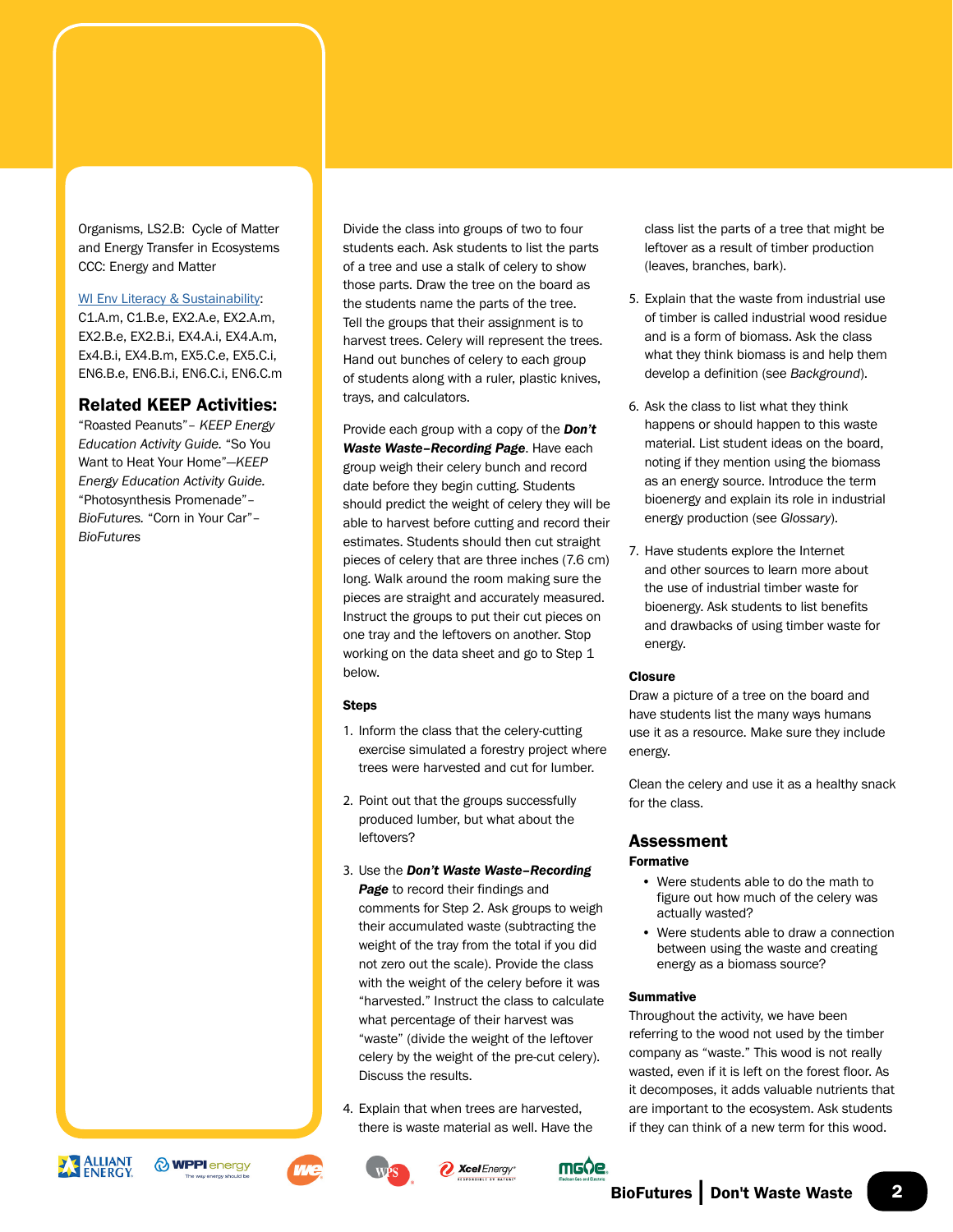Examples include: secondary materials, wood residue, co-products.

Take students on a field trip to a local company who utilizes wood products (paper company, timber company) and uses biomass energy or invite a representative from that company to come to the classroom to discuss how they use biomass as an energy source.

### Extensions

Have the class participate in a role play about the fate of a clear cut forest, debating the pros and cons of using the industrial waste for bioenergy.

Research the idea of a zero-waste product—a product that has no waste from the production aspect. Are there companies that do this? If so, how do they do it? (Example: some utilities use cogeneration – combined heat and power.)

For younger students, you can simplify the lesson by just looking at the piles of waste and seeing how much there is instead of calculating actual percentages.